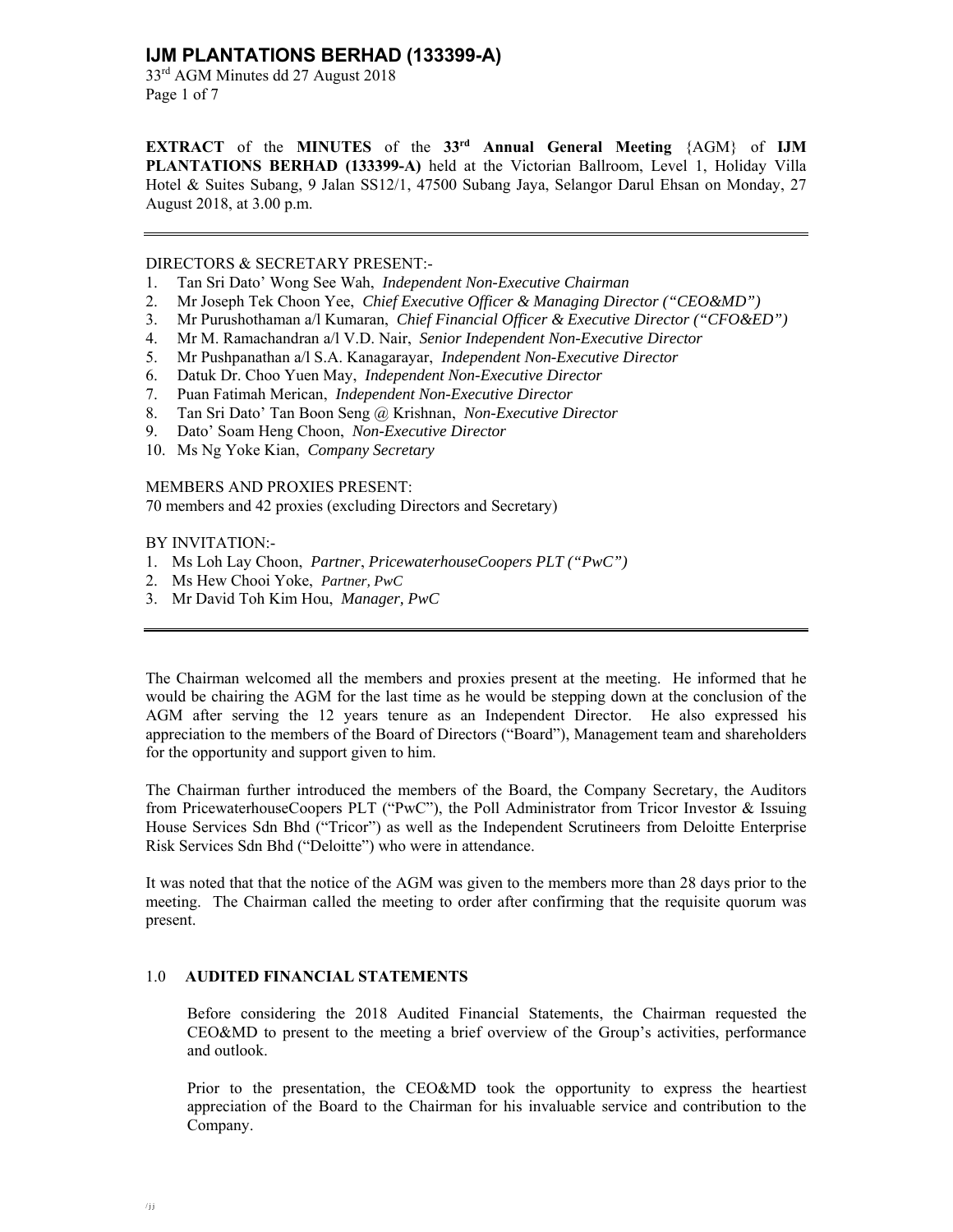33rd AGM Minutes dd 27 August 2018 Page 2 of 7

The CEO&MD in his briefing covered the following:-

- a) the Group's 33 years oil palm journey from 1985 to 2018;
- b) the Group's operations in Malaysia and Indonesia including planted area, estates' performance, oil palm age profile, palm oil mills' performance, and challenges such as the effect of prolonged El Nino;
- c) the Group's key financial performance for the financial year 2018 and market outlook;
- d) activities and/or initiatives carried out by the Group under four (4) sustainability pillars, namely productivity & innovations, care for environment, investor in people and returning to community; and
- e) the strategies going forward.

The CEO&MD also presented the responses (Annexure I) of the Company to questions raised by the Minority Shareholder Watchdog Group *vide* its letter dated 17 August 2018 in relation to the strategy and financial matters of the Group.

After the presentation of the CEO&MD, the Chairman invited questions and comments from the floor in connection with the 2018 Audited Financial Statements and the presentation, and the questions were responded to by the CEO&MD and/or CFO&ED accordingly (Annexure II).

The audited financial statements for the year ended 31 March 2018, Directors' Report and Statement together with the Independent Auditors' Report thereon were received, following the completion of the clarifications to members in connection with the audited financial statements.

# 2.0 **POLL VOTING**

The Chairman informed that all the resolutions to be considered at the meeting would be put to vote by poll via the e-voting system.

# 3.0 **RESOLUTIONS OF THE MEETING**

# 3.1 **Re-election of Directors**

 The Chairman informed that Resolutions 1 and 2 were on the re-elections of Tan Sri Dato' Tan Boon Seng @ Krishnan and Mr Purushothaman A/L Kumaran, who were retiring by rotation in accordance with Article 84 of the Company's Articles of Association, while Resolution 3 was on the re-election of Puan Fatimah binti Merican, who was appointed to the Board on 1 November 2017 and was retiring in accordance with Article 88 of the Articles of Association.

 The Chairman also informed that, being eligible for re-election, the retiring Directors had offered themselves for re-election.

 It was noted that the performance of each Director who was subject to re-election had been assessed through the Board annual evaluation, and the Nomination & Remuneration Committee ("NRC") and the Board was satisfied with the performance and effectiveness of the Directors.

# 3.2 **Re-appointment of Auditors**

 The Resolution 4 related to the re-appointment of external Auditors. The Chairman informed that PwC had expressed their willingness to continue in office and the Board had endorsed the recommendation of the Audit Committee for PwC to be reappointed as Auditors.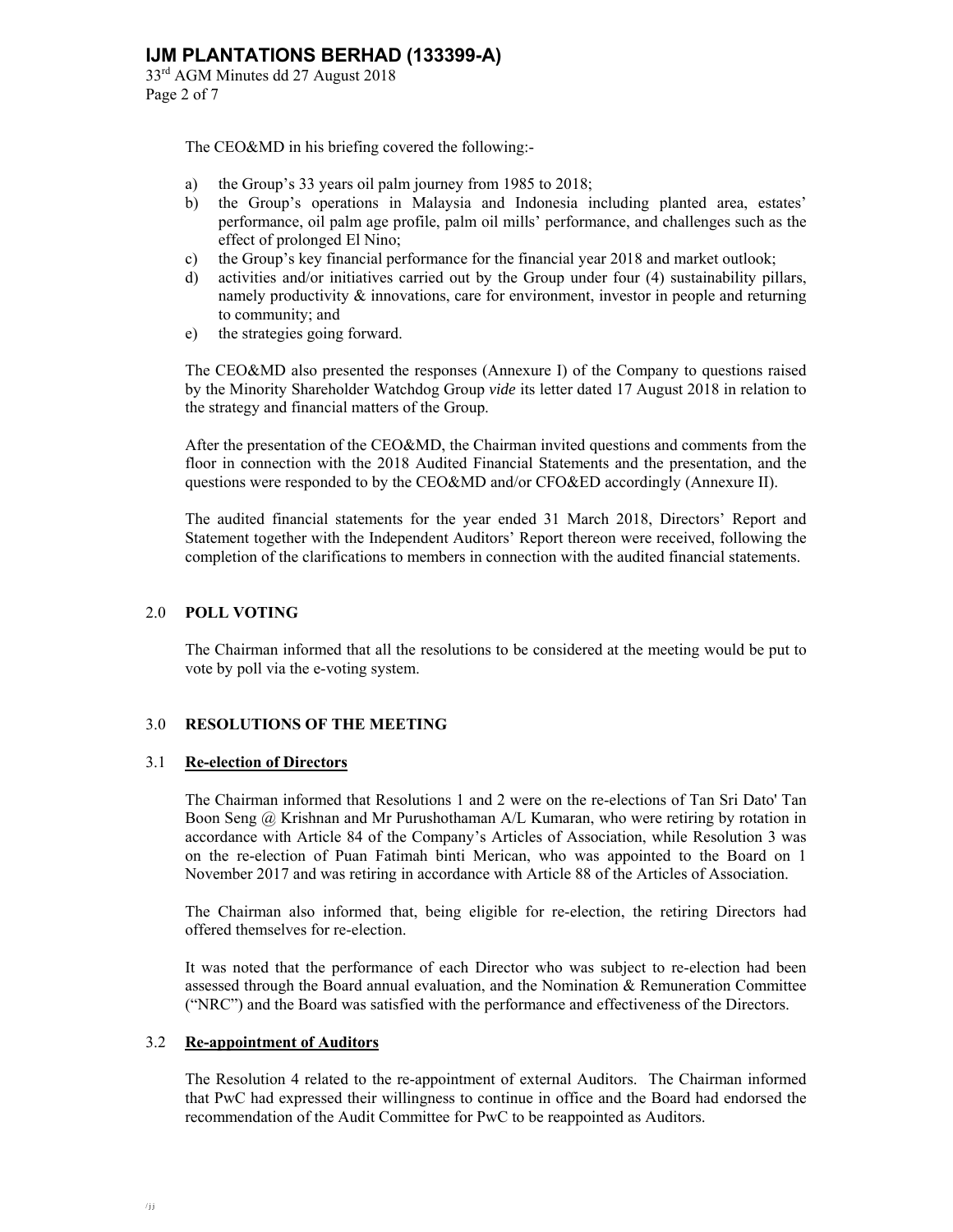# **IJM PLANTATIONS BERHAD (133399-A)**

33rd AGM Minutes dd 27 August 2018 Page 3 of 7

### 3.3 **Retention of Independent Non-Executive Director**

 The Resolution 5 was on the retention of Mr M. Ramachandran a/l V.D. Nair ("Mr Ramachandran") who had served as an Independent Non-Executive Director ("INED") for more than nine (9) years. The Chairman informed that the Board via its NRC had reviewed and assessed the performance and independence of Mr Ramachandran and was of the view that he would be able to continue exercising independent judgement despite his long relationships with the Board.

 The justification for the retention of Mr Ramachandran was provided in the notes to the Notice of AGM in the Annual Report was reproduced as follows:-

*Mr Ramachandran, a renowned plantation industry expert, has completed his 9-year tenure on 28 May 2016, and was retained as an Independent Non-Executive Director following the approval of shareholders at the last AGM held on 22 August 2017. He often brings independent viewpoints and objective judgement to Board deliberations and decision making, besides seeking clarification and challenging Management on the conduct of the Group's business and other issues raised at various Board and Board Committee meetings. His independence and objectivity serve the interest of the Company and its shareholders. Furthermore, his comprehensive experience and extensive knowledge in the plantation industry benefit the business of the Group and allows him to discharge the role as an Independent Director effectively.* 

It was noted that the Board had via the NRC reviewed and assessed the performance and independence of Mr Ramachandran and was of the opinion that Mr Ramachandran, despite serving for more than nine (9) years, was able to continue exercising independent judgement to ensure the check and balance required for the business, and carrying out his professional obligations and fiduciary duties in the interest of the Company and its stakeholders.

With the above justification, the Board recommended that the members vote in favour of Resolution 5.

#### 3.4 **Directors' Fees**

 The Chairman informed that Resolution 6 was to authorise the payment of Directors' fees of RM831,417 for the year ended 31 March 2018 to be divided amongst the Directors in such manner as the Directors may determine.

 The Chairman also informed that the interested Non-Executive Directors would abstain themselves from voting on Resolution 6.

#### 3.5 **Directors' Meeting Allowance**

 The Chairman informed that Resolution 7 was to authorise the payment of meeting allowance to the Non-Executive Directors up to an amount of RM66,000 for the period from 28 August 2018 until the next AGM.

 The Chairman also informed that the interested Non-Executive Directors would abstain themselves from voting on Resolution 7.

#### 3.6 **Authority to Issue Shares Under Sections 75 and 76**

 The Resolution 8 related to Authority to Issue Shares under Sections 75 and 76 of the Companies Act 2016. The Chairman informed that the Board wished to seek the approval of members and proxies present to renew the mandate to issue not more than 10% of the total number of issued shares of the Company for purposes of funding future investment projects,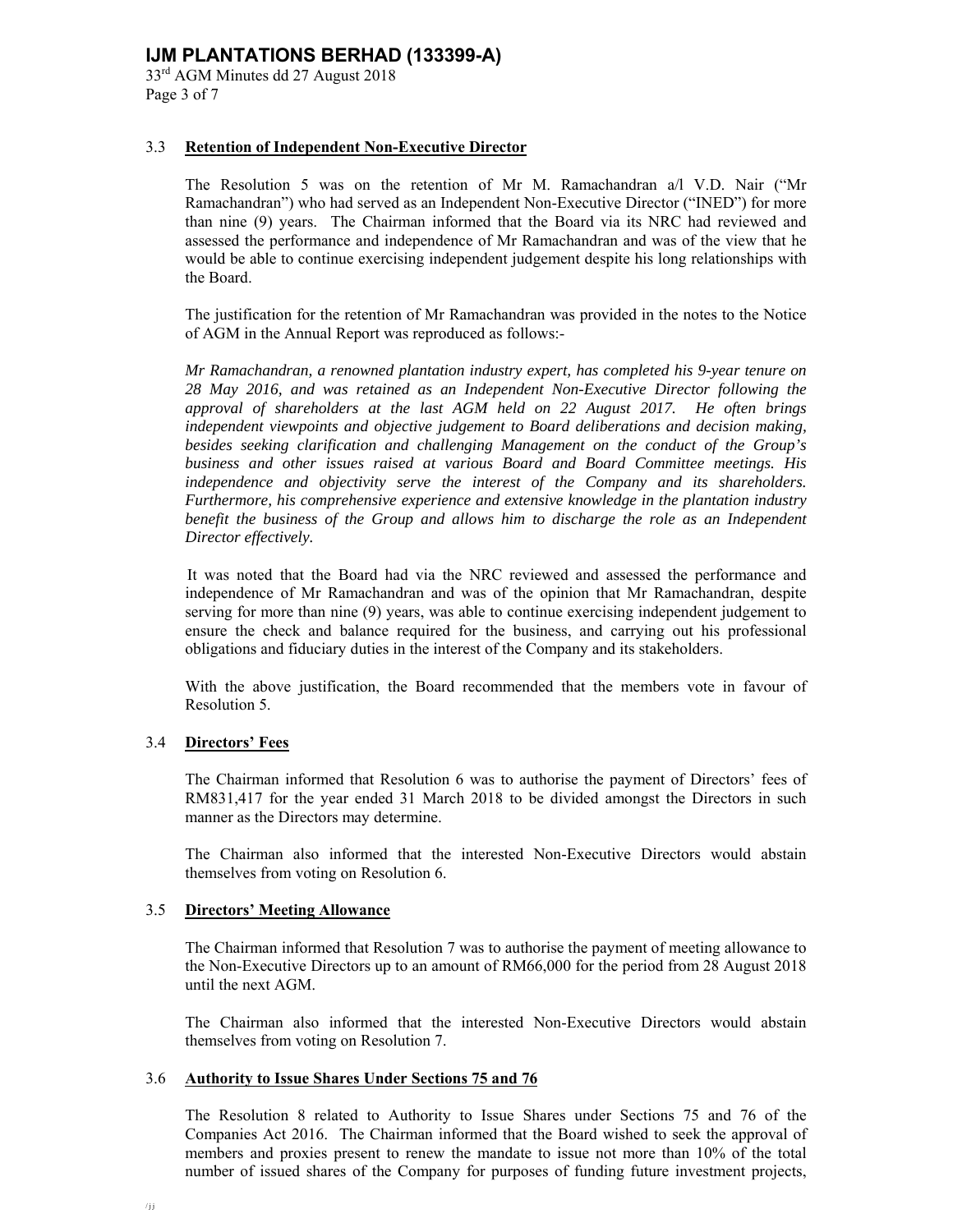working capital and acquisitions and/or so forth. The approval was sought to provide flexibility and avoid any unnecessary delay and cost in convening a general meeting for such issuance of shares should the need arise.

 The Company would make an announcement accordingly, of the actual purpose and utilisation of proceeds should there be a decision to issue new shares. The approval of the relevant authorities would be still required before any share could be issued by the Company.

#### 3.7 **Proposed Renewal of Share Buy Back Authority**

 The Chairman indicated that Resolution 9 was on the Proposed Renewal of Share Buy-Back Authority. The proposed renewal was to enable the Company to purchase its shares from Bursa Malaysia at prices which the Board views as favourable, so as to support its fundamental value, should the need arise. The Board was of the opinion the proposed renewal was in the best interest of the Company.

#### 3.8 **Proposed Adoption of the New Constitution of the Company**

 The Resolution 10 was on the Proposed Adoption of the New Constitution of the Company. The proposed adoption of the new Constitution was to replace the existing Memorandum and Articles of Association of the Company after taking into account the new Companies Act, 2016 and the updated Main Market Listing Requirements. The Board was of the opinion the proposed adoption was in the best interest of the Company.

 The Chairman informed that Resolution 10 required not less than 75% of the total voting rights of members who vote in person or by proxy.

The Chairman invited questions and comments from the floor in connection with all the resolutions tabled at the AGM. After attending and/or providing the clarification sought on some of the resolutions (Annexure II), the Chairman proceeded to the poll voting.

#### 4.0 **POLL PROCESS**

Ms Lilian Low from Tricor was invited to explain the poll voting procedure to the members and/or proxies present. The members and/or proxies were advised to cast their votes either using the e-Vote apps or iPad e-voting kiosk.

After the voting, the Chairman adjourned the meeting and invited the members and proxies for refreshments while the votes were being verified by Tricor (as Poll Administrator) and Deloitte (as Independent Scrutineers).

#### 5.0 **POLL RESULTS**

 The Chairman welcomed the members and proxies back to the meeting. Mr Anthony Tai from Deloitte was invited to announce the results of the poll. Based on the poll results, the Chairman declared the following Resolutions 1 to 10 were carried:-

5.1 Re-election of Tan Sri Dato' Tan Boon Seng @ Krishnan as Director

| Resolution 1  | Number of Shares | $\frac{0}{0}$ |
|---------------|------------------|---------------|
| Voted FOR     | 672,016,218      | 99.99317      |
| Voted AGAINST | 45,900           | 0.00683       |
|               | 672,062,118      | 100.00000     |

(ABSTAINED: 612,300 shares)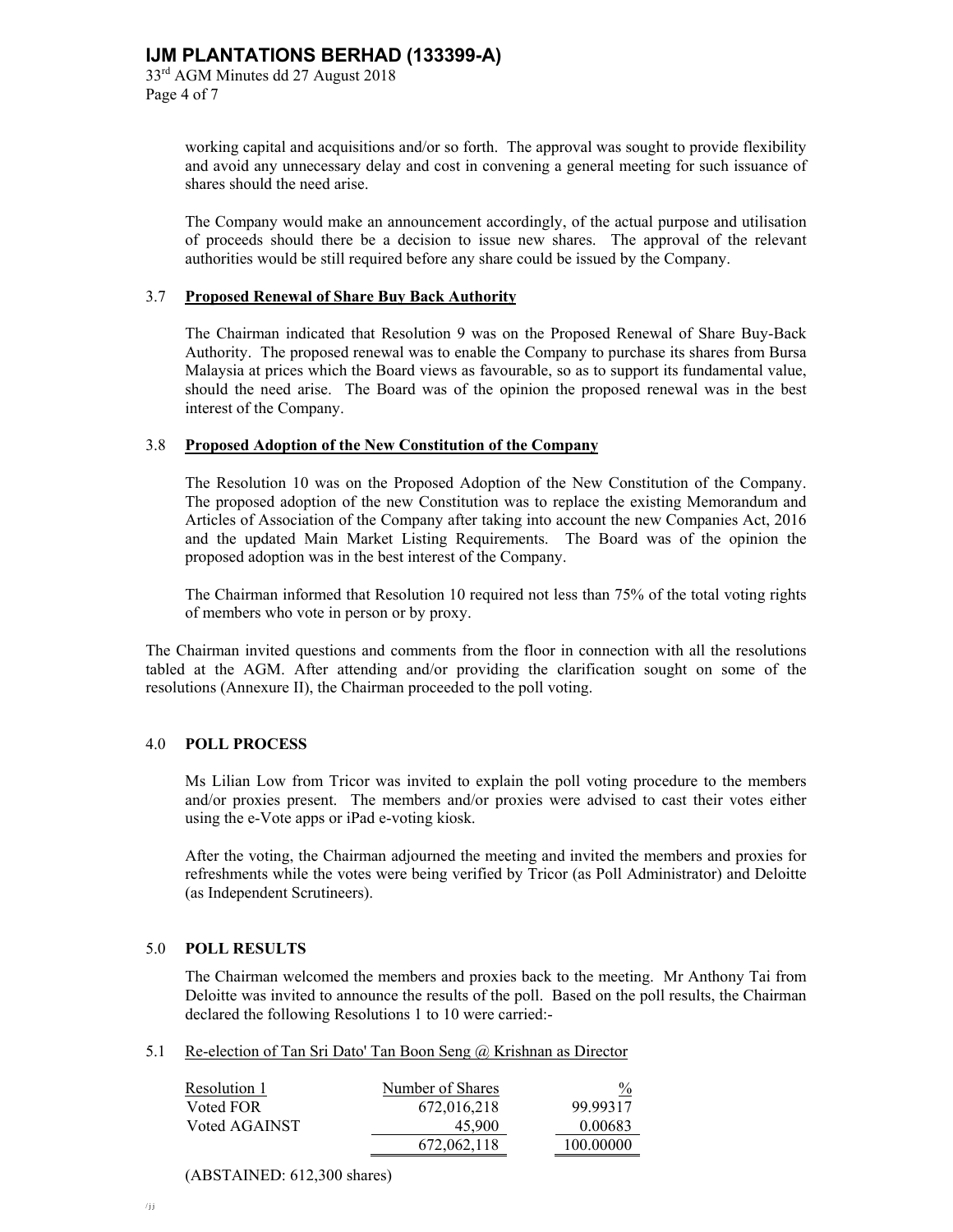33rd AGM Minutes dd 27 August 2018 Page 5 of 7

> It was resolved that Tan Sri Dato' Tan Boon Seng @ Krishnan be re-elected as Director pursuant to Article 84 of the Articles of Association.

#### 5.2 Re-election of Mr Purushothaman A/L Kumaran as Director

| Resolution 2  | Number of Shares | $\frac{0}{0}$ |
|---------------|------------------|---------------|
| Voted FOR     | 673.368.178      | 99.99669      |
| Voted AGAINST | 22,300           | 0.00331       |
|               | 673.390.478      | 100.00000     |

(ABSTAINED: None)

 It was resolved that Mr Purushothaman A/L Kumaran be re-elected as Director pursuant to Article 84 of the Articles of Association.

#### 5.3 Re-election of Puan Fatimah binti Merican as Director

| Resolution 3  | Number of Shares | $\frac{0}{0}$ |
|---------------|------------------|---------------|
| Voted FOR     | 673,390,478      | 100.00000     |
| Voted AGAINST |                  | 0.00000       |
|               | 673.390.478      | 100.00000     |

#### (ABSTAINED: None)

 It was resolved that Puan Fatimah binti Merican be re-elected as Director pursuant to Article 88 of the Articles of Association.

#### 5.4 Re-appointment of Auditors

| Resolution 4  | Number of Shares | $\frac{0}{2}$ |
|---------------|------------------|---------------|
| Voted FOR     | 673.390.428      | 99.99999      |
| Voted AGAINST | 50               | 0.00001       |
|               | 673,390,478      | 100.00000     |

(ABSTAINED: None)

 It was resolved that PricewaterhouseCoopers PLT be re-appointed as Auditors and that the Directors be authorised to fix their remuneration.

5.5 Retention of Mr M. Ramachandran A/L V. D. Nair as Independent Non-Executive Director

| Resolution 5  | Number of Shares | $\frac{0}{2}$ |
|---------------|------------------|---------------|
| Voted FOR     | 547,746,916      | 99.94780      |
| Voted AGAINST | 286,100          | 0.05220       |
|               | 548,033,016      | 100.00000     |

#### (ABSTAINED: 125,357,462 shares)

It was resolved that Mr M. Ramachandran A/L V. D. Nair shall continue to serve as an Independent Non-Executive Director of the Company notwithstanding that his tenure as an independent director has exceeded a cumulative term of nine (9) years.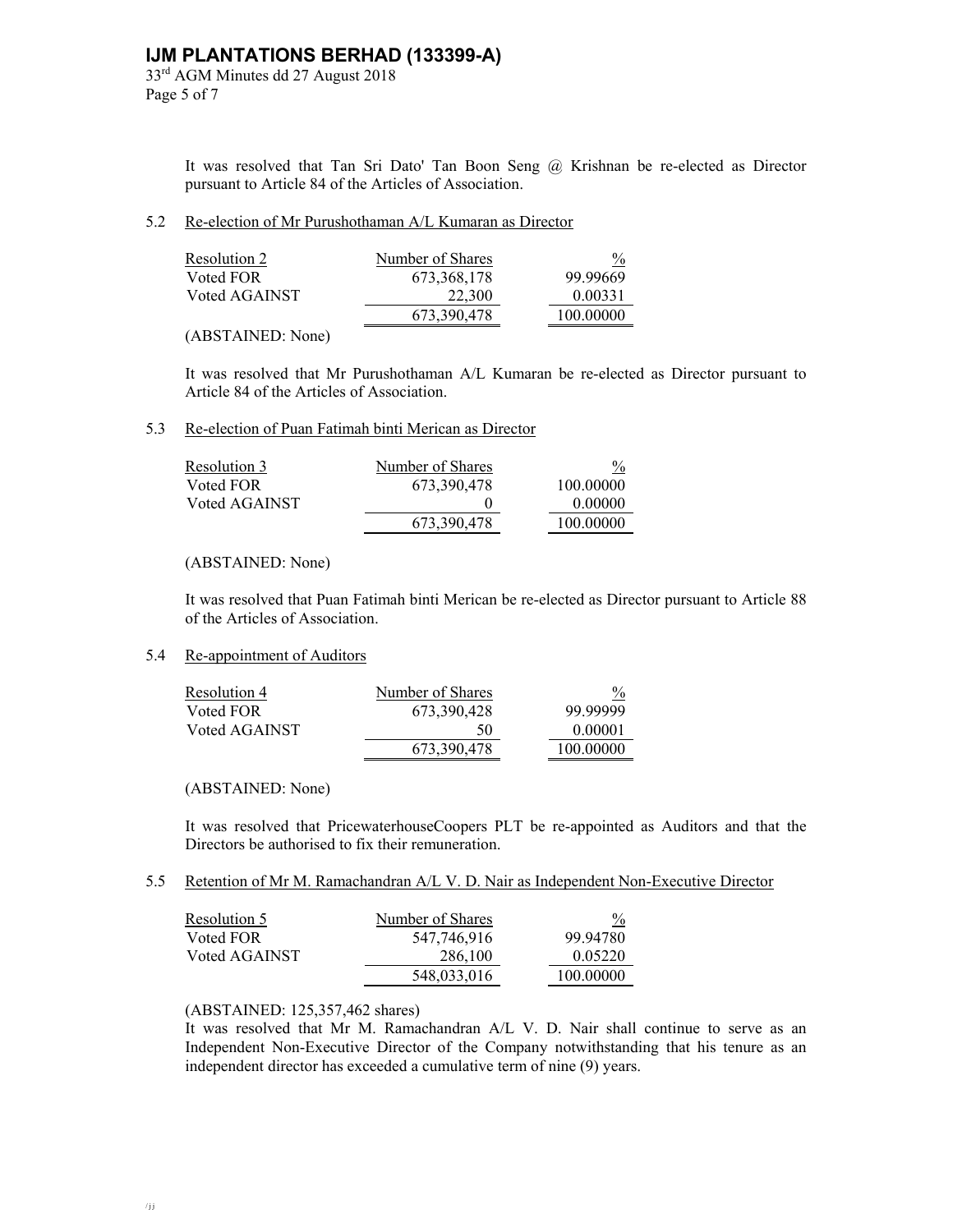# **IJM PLANTATIONS BERHAD (133399-A)**

33rd AGM Minutes dd 27 August 2018 Page 6 of 7

#### 5.6 Directors' Fees

| Resolution 6  | Number of Shares | $\frac{0}{0}$ |
|---------------|------------------|---------------|
| Voted FOR     | 672.673.568      | 99.99999      |
| Voted AGAINST | 50               | 0.00001       |
|               | 672.673.618      | 100.00000     |

(ABSTAINED: 716,060 shares)

It was resolved that the Directors' fees of RM831,417 for the year ended 31 March 2018 be approved to be divided amongst the Directors in such manner as they may determine.

### 5.7 Directors' Meeting Allowance

| Resolution 7  | Number of Shares | $\frac{0}{2}$ |
|---------------|------------------|---------------|
| Voted FOR     | 672,667,543      | 99.99910      |
| Voted AGAINST | 6.075            | 0.00090       |
|               | 672.673.618      | 100.00000     |

(ABSTAINED: 716,060 shares)

It was resolved that the payment of meeting allowance to the Non-Executive Directors up to an amount of RM66,000 for the period from 28 August 2018 until the next Annual General Meeting be approved.

5.8 Authority to Issue Shares under Sections 75 and 76

| Resolution 8  | Number of Shares | $\frac{0}{0}$ |
|---------------|------------------|---------------|
| Voted FOR     | 673, 224, 628    | 99.97537      |
| Voted AGAINST | 165,850          | 0.02463       |
|               | 673.390.478      | 100.00000     |

(ABSTAINED: None)

It was resolved that the Directors be and are hereby authorised, pursuant to Sections 75 and 76 of the Companies Act 2016, to allot and issue not more than ten percent (10%) of the total number of issued shares of the Company at any time, upon such terms and conditions and for such purposes as the Directors in their absolute discretion deem fit or in pursuance of offers, agreements or options to be made or granted by the Directors while this approval is in force, and that the Directors be and are hereby further authorised to make or grant offers, agreements or options which would or might require shares to be issued after the expiration of the approval hereof.

#### 5.9 Proposed Renewal of Share Buy-Back Authority

| Resolution 9  | Number of Shares | $\frac{0}{0}$ |
|---------------|------------------|---------------|
| Voted FOR     | 673.284.678      | 99.98429      |
| Voted AGAINST | 105,800          | 0.01571       |
|               | 673.390.478      | 100.00000     |

(ABSTAINED: None)

It was resolved that the Directors be and are hereby authorised to purchase the ordinary shares of the Company through the stock exchange of Bursa Malaysia Securities Berhad at any time upon such terms and conditions as the Directors in their absolute discretion deem fit provided that:-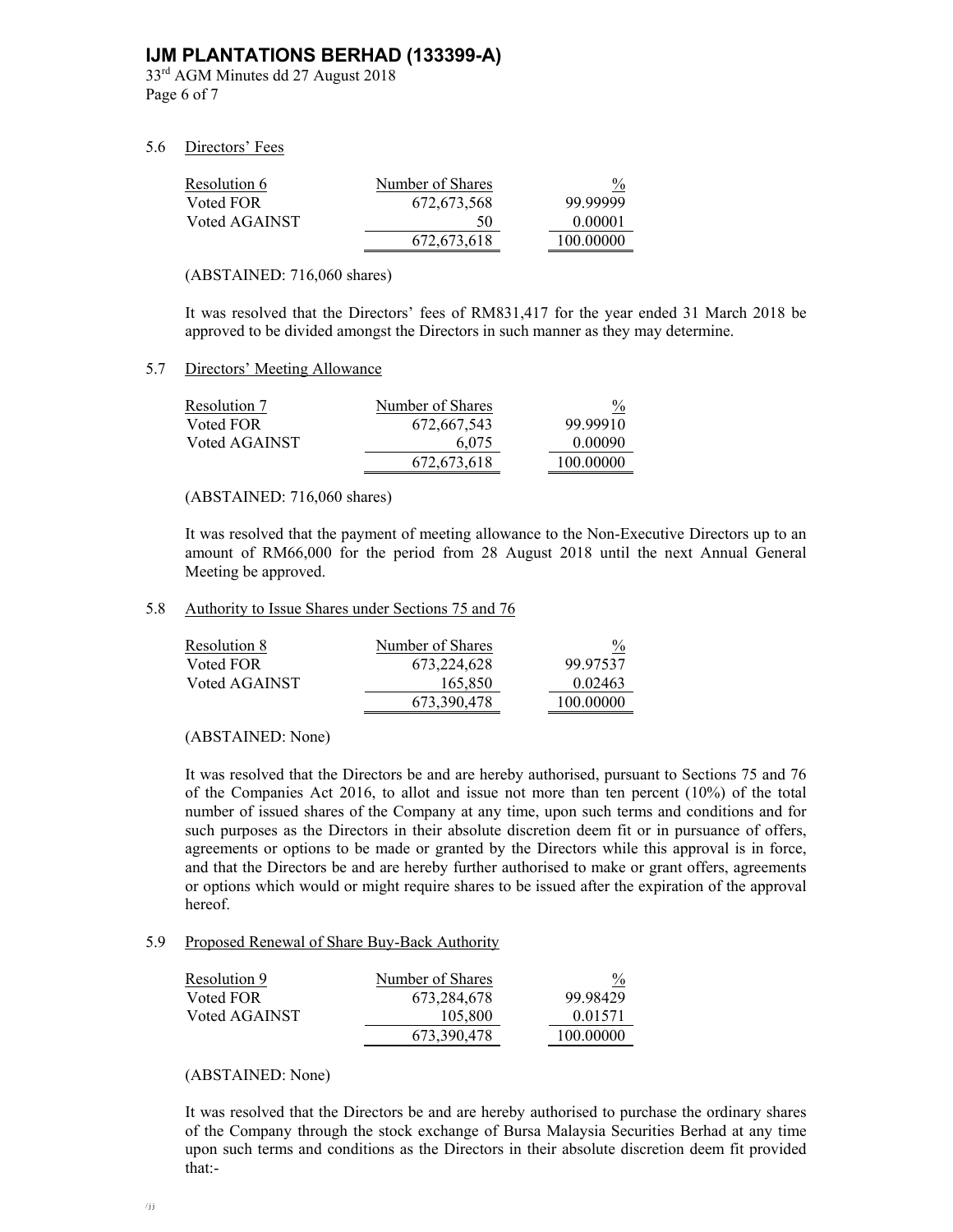33rd AGM Minutes dd 27 August 2018 Page 7 of 7

- i) the aggregate number of shares purchased (which are to be treated as treasury shares) does not exceed ten per cent (10%) of the total number of issued shares of the Company; and
- ii) the funds allocated for the purchase of shares shall not exceed its retained profits;

and that the Directors be and are hereby further authorised to deal with the treasury shares in their absolute discretion (which may be distributed as dividends, resold, transferred, cancelled and/or in any other manner as prescribed by the Companies Act 2016, and the relevant rules, regulations and/or requirements)

and that such authority shall continue to be in force until:-

- a) the conclusion of the next Annual General Meeting ("AGM");
- b) the expiration of the period within which the next AGM is required by law to be held; or
- c) revoked or varied in a general meeting;

whichever occurs first.

5.10 Proposed Adoption of the New Constitution of the Company

| Resolution 10 | Number of Shares | $\frac{0}{2}$ |
|---------------|------------------|---------------|
| Voted FOR     | 673,388,478      | 99.99970      |
| Voted AGAINST | 2.000            | 0.00030       |
|               | 673,390,478      | 100.00000     |

(ABSTAINED: None)

It was resolved that the new Constitution be and is hereby adopted as the Constitution of the Company in place of the existing Memorandum and Articles of Association ("Proposed New Constitution")

and that the Directors be and are hereby authorised to give full effect and to do all acts and things as may be required for or in connection with the Proposed New Constitution.

#### 6.0 **CONCLUSION**

There being no other business, the meeting was concluded at 4.57 p.m. with a vote of thanks to the Chair.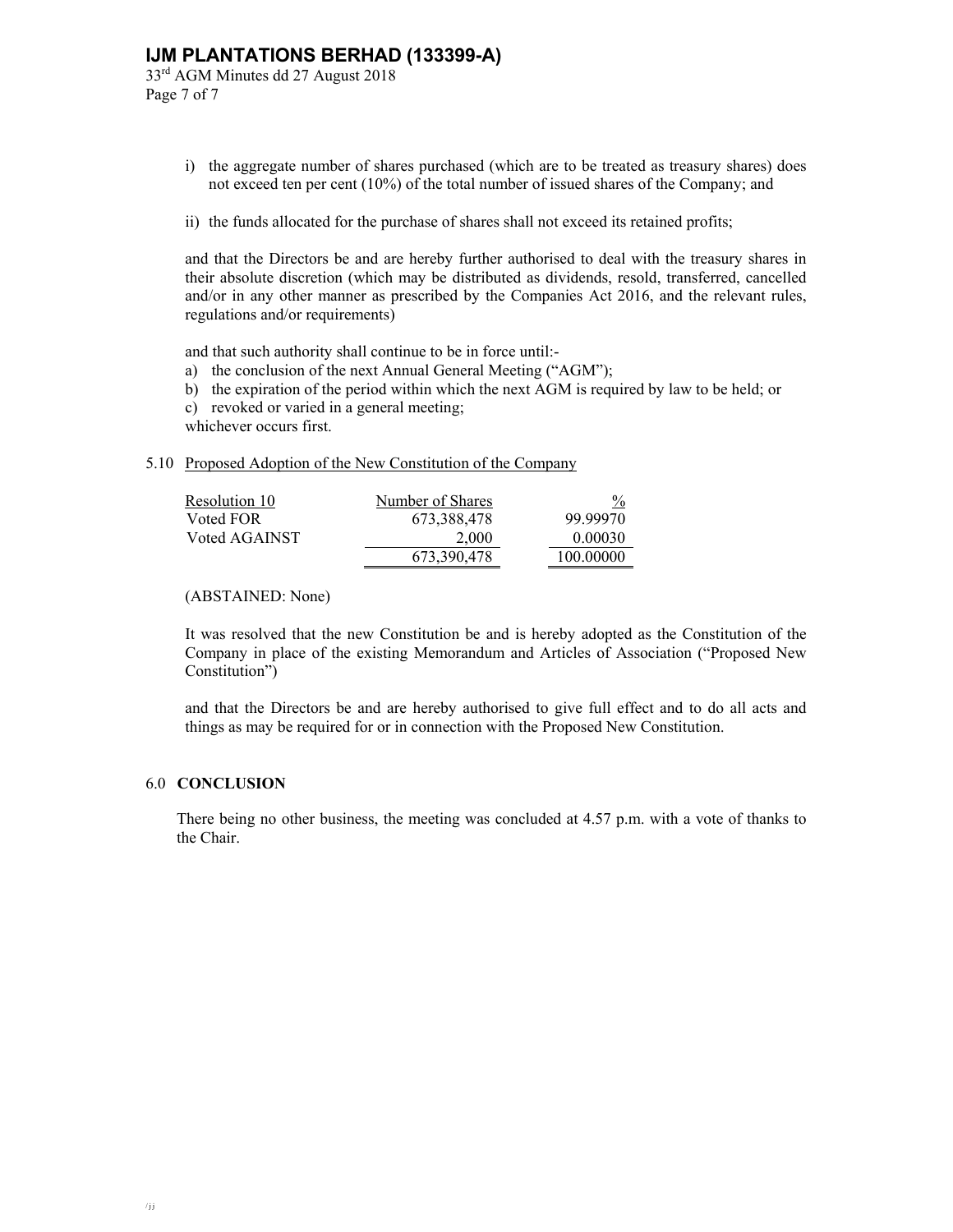### **Reply to the enquiries from Minority Shareholder Watchdog Group vide letter dated 17 August 2018**

#### **Strategy & Financial Matters**

1. As stated on page 18 of the Annual Report, the Group is in the midst of constructing its third mill in Indonesia with a capacity of 60 mt of FFB per hour which is expected to be commissioned in 2019.

What is the current progress and expected maintenance cost annually?

The above mentioned mill is currently being built at the Binai Estate, PT Primabahagia Permai, Kalimantan Utara. Construction progress is on schedule, with the majority of earthworks already completed. At present, construction is at the civil and structural phase, while orders have been placed for the major proprietary machineries.

In the initial 5-6 years, the maintenance charges should be on the lower end, averaging less than RM10 per mt FFB processed, provided the utilisation factor is 80%.

2. What is the current and targeted composition between internal and external sourced FFB that the Group aspired to achieve in the next few years?

The composition between internally and externally sourced FFB of the Group in FY2018 was approximately 70:30 (see page 28 of the Annual Report).

Subject to the availability of FFB from neighbouring third party plantations, the Group is likely to maintain this ratio, particularly as it is undergoing replanting in its Malaysian operations and is at start-up yields in its Indonesian operations.

3. What is the Group's current replanting rate and cost or expenses associated with it? How much has been budgeted for the cost of replanting for the next few years?

Replanting cost consists of the cost incurred from the removal of old palms to the planting of new seedlings as well as maintenance costs incurred for the immature palms over a period of three (3) years. As reported on page 26 in the Annual Report, 1,292 hectares were replanted in FY2018. The replanting costs incurred, as depicted on page 140 in the Annual Report, was RM14.9 million for FY2018.

The Group plans to replant approximately 1,000 hectares per year.

For the next few years, we estimate the average replanting cost at between RM9,000 to RM10,000 per hectare. This cost excludes additional amounts that may be spent for terracing, drainage and roads, which will be capitalised under plantation infrastructure.

4. Would there be any plan to increase the Group's plantation landbank outside the Group's existing venture territories?

The Group has more than doubled its plantation land bank in recent years and has been prioritising its efforts in operational efficiencies and logistics. The Group does not have any immediate plans to increase its current land bank. However, the Group continues to be open to any land acquisition opportunities in neighbouring areas.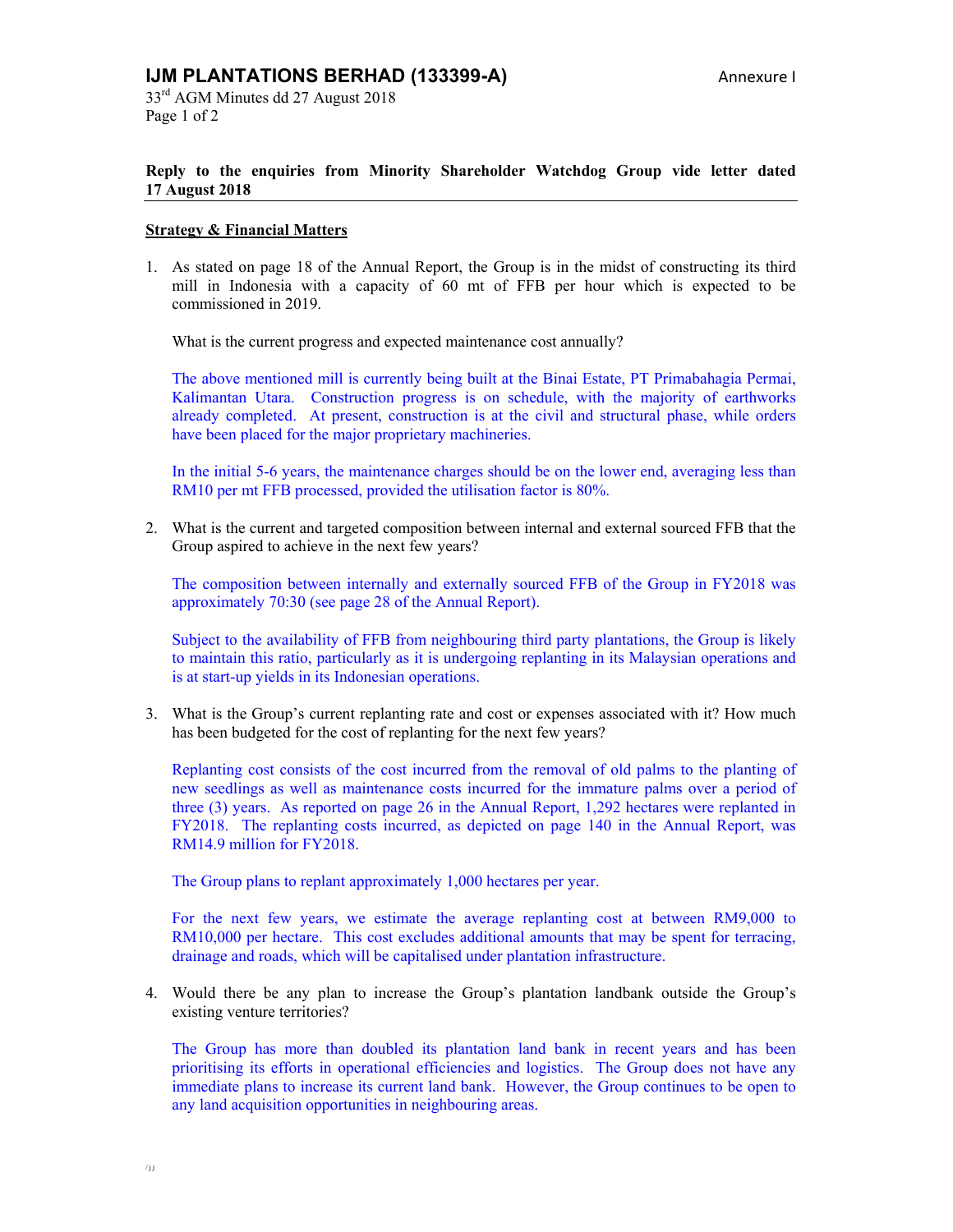# **IJM PLANTATIONS BERHAD (133399-A)** Annexure I

5. We noted that the Group has its own Research and Development (R&D) team. What are the budgeted expenses for R&D in 2019?

Approximately RM1 million is needed to run the Research & Development (R&D) operations in 2019. All of the annual costs are recovered from the sale of oil palm seeds and seedlings.

6. The Group incurred plantation development expenditure of RM29.84 million in the current year compared to RM31.90 million incurred in 2017. What is the budgeted capex to be incurred for FY2019?

The budgeted plantation development expenditure for FY2019 is approximately RM30 million for new plantings of 200 hectares in Indonesia as well as maintenance cost to be incurred for 4,250 hectares of immature areas.

However, with the adoption of MFRS116 "Property, Plant and Equipment" in FY2019, replanting cost will be also be capitalised as plantation development expenditure and no longer charged to the Income Statement. Following this, the plantation development expenditure to be capitalised in FY2019 would increase by RM19.8 million, being the amount budgeted for the replanting programme in the Malaysian operations.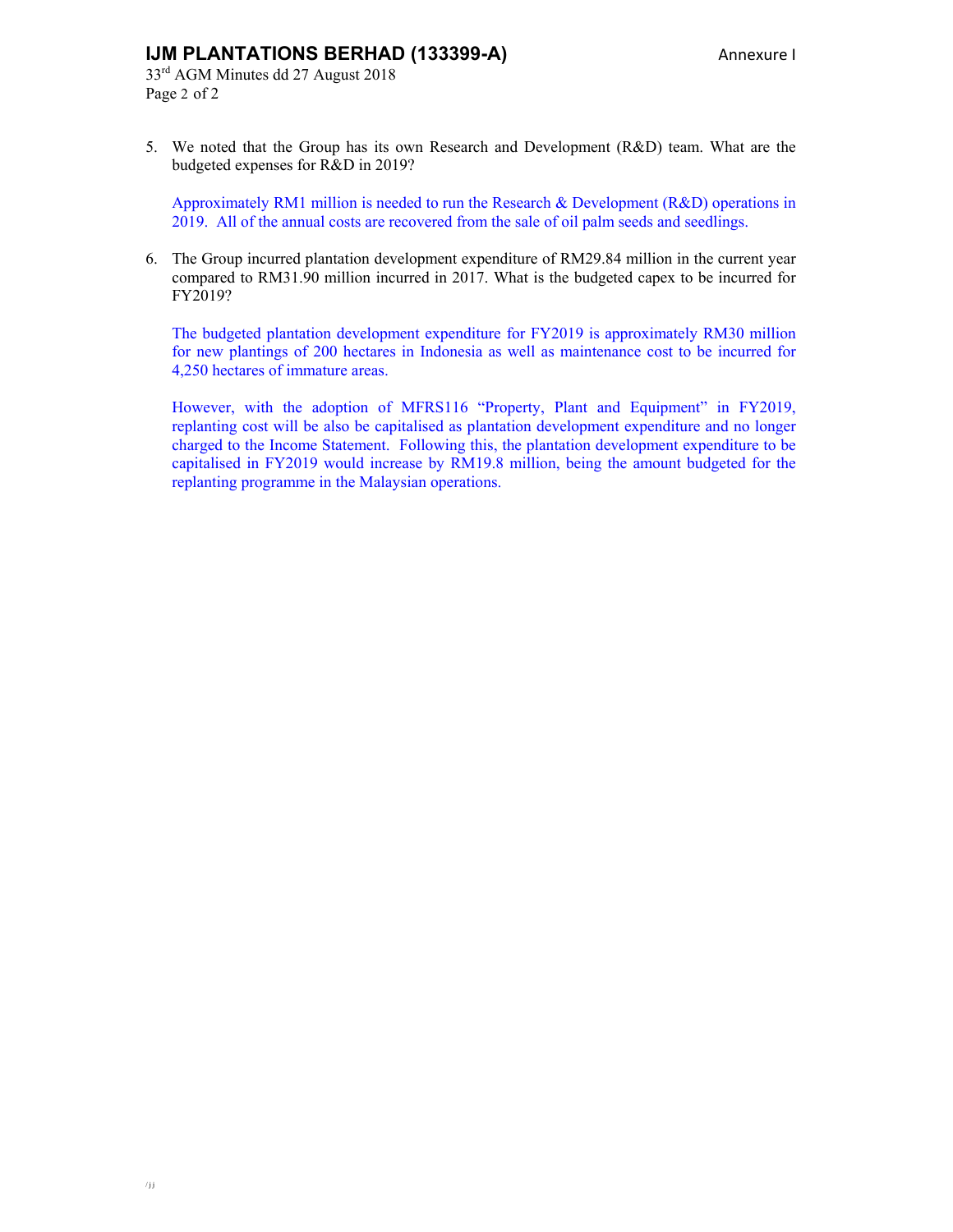# **IJM PLANTATIONS BERHAD (133399-A)** Annexure II

33rd AGM Minutes dd 27 August 2018 Page 1 of 3

#### **Pertinent Questions and Answers at the Annual General Meeting**

- Q1. The FFB oil yield recorded by the Malaysian and Indonesian operations were 20.8 metric tonnes per hectare per year and 15 metric tonnes per hectare per year respectively. However, the average oil extraction rate ("OER") achieved by the Indonesian operations was 22.4% compared to the average OER of 20.1% for the Malaysian operations. What was the reason for the higher OER of the Indonesian operations?
- A1. The reason for higher OER for the Indonesian operations was a result of more young areas with start-up yields moving towards prime age or maturity.
- Q2. What is the aim and objective of the Group in embarking into the "Secret Garden" in Sungai Sabang estate, Sugut, Sabah in addition to the 100 acres wood?
- A2. The Secret Garden is part of the Group's enhanced conservation, engagement and rehabilitation initiatives in giving back to the nature by protecting various plant groups and wildlife. It was previously gazetted for agricultural purpose however the hilly terrain of the area has made the land unsuitable for palm oil plantation. In this respect, the Group had signed a Memorandum of Understanding with the Sabah Forestry Department during the financial year ended ("FY") 31 March 2018 to establish baseline information and develop a management plan for the Secret Garden. The Secret Garden is located on a 422 acres of land in Sungai Sabang Estate and was a logged over secondary forest. The Group would also explore connecting the Secret Garden to the Trusan Sugut Forest Reserve to establish a life corridor.
- Q3. Does Management have a long-term focus to continue in enhancing the shareholders' value notwithstanding the recent corporate news on the Group being a takeover target?
- A3. Yes, the Group would be driving shareholders' value by continuing to stay focused on execution and improve sustainability capabilities. The Board also assured all shareholders that the Directors and Management remain committed to maximising shareholder value by running the business responsibly and to the best of their ability.
- Q4. How will the political change in Malaysia and the new government policies impact the Group, in particular the laws and/or rules relating to the Ministry of Human Resources and the Ministry of Agriculture, given that the plantation sector is in a labour intensive industry?
- A4. The plantation fraternity was engaging with the Minister of Human Resources and Minister of Primary Industries to look at various aspects in the industry including workers, compliance, certification and pollution issues. The meetings with the ministers were still on-going. With the implementation of the Sales and Service Tax ("SST") in September 2018 and the minimum wages requirements, there will be more engagements with the appropriate authorities to provide inputs from the industry perspective.
- Q5. With reference to page 28 of the Annual Report, the oil palm area classified as "Mature Young (4- 7 years)" for the Indonesian operations was reported as 9,969 hectares for FY 2014, however in FY 2018, that is after four (4) FY, the oil palm area categorised as "Mature – Prime (8-20 years)" was only 5,505 hectares. Why was the hectarage not synchronised?
- A5. The difference was purely due to timing difference, based on the cut-off date for the reporting for FY 2018, only 5,505 hectares of the 9,969 hectares of land had turned into mature palms. The balance of the palm trees, net of those removed for the mill and other infrastructure requirements, would only reach the mature period of 8 to 20 years after the reporting period for the FY 2018.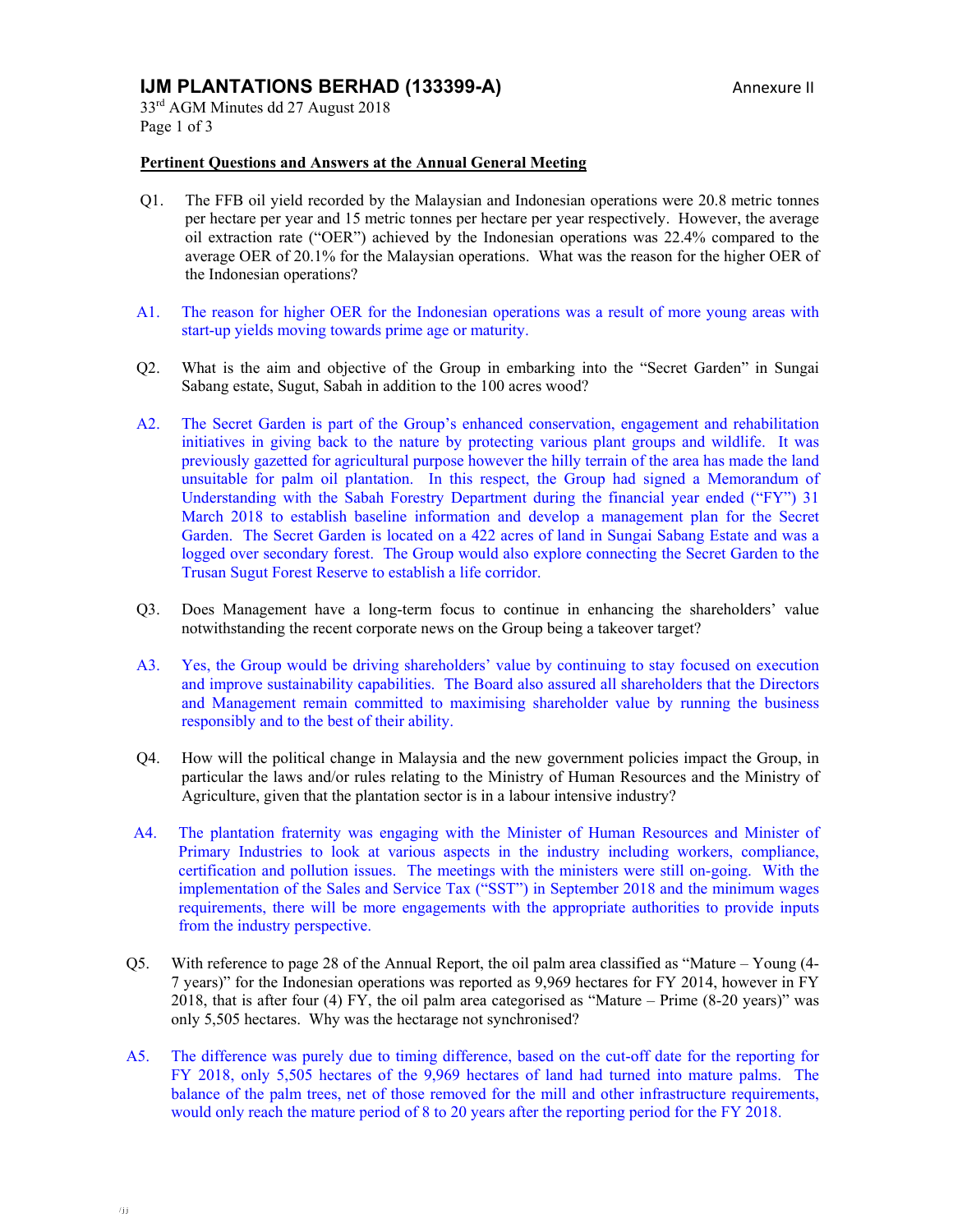33rd AGM Minutes dd 27 August 2018 Page 2 of 3

- Q6. What is the current production cost per metric tonne for the Malaysian and Indonesian operations?
- A6. The production cost per metric tonne for the Malaysian and Indonesian operations were approximately RM1,600 and RM1,700 respectively.
- Q7. What would be the impact to the Group after the implementation of SST, increase of minimum wage to RM1,500 and adoption of the new Malaysian Financial Reporting Standards ("MFRS") particularly the increase of depreciation and amortisation costs?
- A7. The implementation of SST was not expected to have significant impact to the profitability of the Group as the SST would not be imposed on all cost items, particularly the major cost item of fertilizers. As for the minimum wage of RM1,500, an increase of RM100 to existing wages would result an increase in the production cost by approximately RM4 million to RM5 million. On the new MFRS relating to depreciation and amortisation costs, the amount of replanting cost would no longer be treated as expenditure but would instead be capitalised and amortised over a period of time. Prior year financial results would be restated to include the amortisation amount.
- Q8. As a boutique plantation company, the Group should be innovative in seeking for new income stream. It is noticed that there is absence of direction in the Group to find ways for additional earning from biomass utilisation. To achieve excellency in plantation, the Group should also be aiming towards becoming an organic palm oil producer. Will the Board look into these areas moving forward?
- A8. The Group was undertaking the Blue Ocean Strategies ("BOS") which was initiated under the holding company, IJM Corporation Berhad ("IJM"). One (1) of the initiatives under the BOS was to expand the land bank by way of organic growth through "Kemitraan" model in Indonesia to generate income stream. The Group was also exploring cattle integration into its plantation through the Government cattle promotional programme. There were 40 to 50 cattles being reared in the oil palm estates currently. The other initiative was the plantation innovations and optimise the use of fitting and cost-effective technologies such as plantation digitalisation and solar panels. Solar panels were being used in the estates for cost efficiency and reduction of carbon footprint. In relation to the palm trunk biomass, the quantity was rather low, and the Group did not have the economy of scale. With the impending larger scale of replanting in Sugut, the availability of biomass was expected to be higher. As for now, the usage of energy generated from biomass in Sabah was low, and the Group would, however continue to explore for any opportunities. As for the organic palm oil, which was one (1) of the initiatives under the BOS, the Group would need to evaluate further the supply and value chain. The demand for organic palm oil was weak amongst the refineries in the locations where the Group operates.
- Q9. With reference to page 113 of the Annual Report, the Statements of Cash Flows reported an increased amount for the "Interest paid" and "Repayment of borrowing" from FY 2017 to FY 2018. What is the impact of the increased "Interest paid" and "Repayment of borrowing" to the dividend yield and payout rate for the ensuing year?
- A9. The interest paid and repayment of borrowing were according to the long term business plan of the Group. The dividend quantum was normally determined after taking into account, inter alia, the level of available funds, the amount of retained earnings and capital expenditure commitments. The existing capital commitment was mainly for the construction of the third mill in Indonesia and immature maintenance of plantings. The Group has been prudent in the dividend payout and would continue to be consistent with its approach.